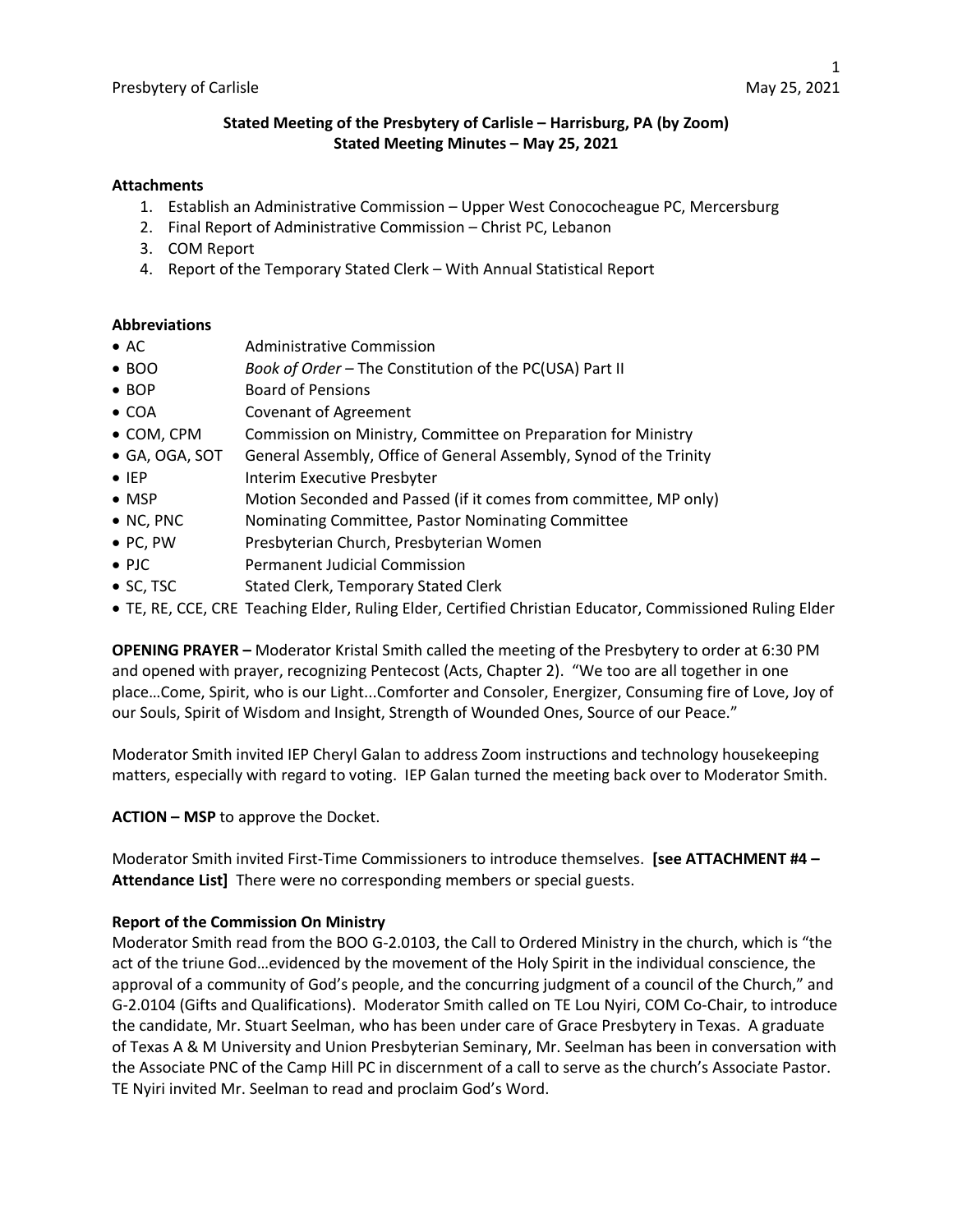Mr. Seelman's message was drawn from the Gospel of Matthew, highlighting the act of conversion being about the person of Jesus Christ; believers entering great joy in the face of the world's grumblings; and the foolishness for the shepherd to leave the 99 in search of the 1, and yet…

#### **Examination for Ordination**

After the sermon, Moderator Smith gave instructions to presbyters regarding the examination of the candidate for ordination. Appropriate questions included those relative to the sermon, Statement of Faith and Spiritual Autobiography (both posted with meeting materials), the Bible, Sacraments, Polity, Theology, and Mr. Seelman's sense of call to the Camp Hill Presbyterian Church. Questions from seven TEs centered around how God choses to forgive and heal our sin, the meaning of personal salvation, and why church should matter in today's culture (especially for youth). The candidate spoke of the incarnational work of Christ, Calvinist understandings of sanctification and justification, and the wonder that God brings us along with Christ in the resurrection. With regard to detailing spiritual disciplines, the Candidate shared that he currently is reading the book of Jeremiah, benefitting from Daily Prayer in evenings, participating in a cohort, and working to set Sabbath limits.

**ACTION – MSP** to call the question, thus ending the examination. There was opportunity for, but no, discussion.

Mr. Seelman was moved to the Zoom waiting room. Moderator Smith called for a motion to approve Mr. Seelman for ordination as Minister of Word and Sacrament; a motion, seconded, was followed by discussion. Comments focused on the seminary and under-care educational process, and areas to explore further (Christ's work on the cross, and putting theological concepts in plain English). TE Nancy Conklin (Camp Hill, pastor) expressed that she welcomes the opportunity to be Mr. Seelman's colleague.

**ACTION – MSP** to call the question, ending discussion. There was opportunity for, but no, discussion. **ACTION – MSP** to approve Stuart Seelman for ordination, thus clearing the way for Mr. Seelman to be called by the Camp Hill congregation as their Associate Pastor.

Mr. Seelman was returned from the Zoom waiting room. TE Nancy Conklin (Camp Hill) offered a prayer of celebration that the Lord might fulfill the good work already begun in Stuart's life.

**ESTABLISH ADMINISTRATIVE COMMISSION – UPPER WEST CONOCOCHEAGUE PC, MERCERSBURG**

Moderator Smith called upon TE Nyiri to continue with the report of the COM. TE Nyiri brought to the presbytery the request of the Session of Upper West Conococheague PC, and recommendation of COM, that the presbytery elect an AC to walk alongside UWCPC in discernment of a legacy path for the congregation. TE Nyiri drew attention to the document that describes the work the AC is authorized to do, and brought to the floor the names of those identified to be elected to serve on the AC. The motion, coming from COM, required no second. There was opportunity for, but no, discussion.

**ACTION: MP** to approve the request of COM, building on the Session's 15 months of intentional, prayerful discernment, to appoint an Administrative Commission to work on its behalf with the Session and Congregation to establish the legacy path of the Upper West Conococheague Presbyterian Church, Mercersburg, **[see ATTACHMENT #1 – Administrative Commission Authorizing Document]** and to approve those named to serve on the commission: TE Edward Blank (Member-at-Large), TE Katy Yates Brungraber (Member-at-Large), RE Kathryn Finley (Central PC)TE Emily McCachren (McConnellsburg), RE George Marguglio (Gettysburg PC).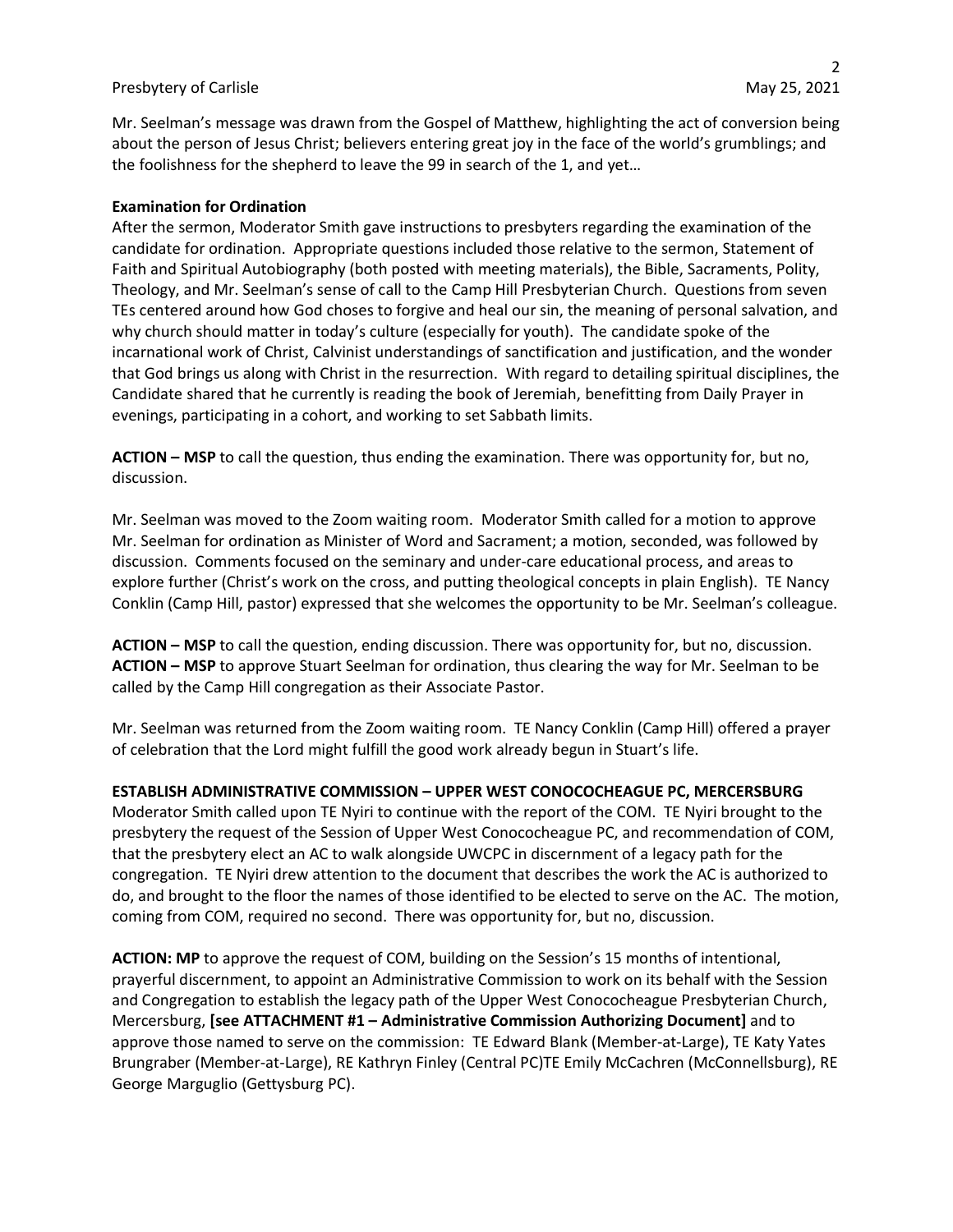Moderator Smith thanked the AC for willingness to serve: "God bless you in this work and this ministry."

## **FINAL REPORT OF ADMINISTRATIVE COMMISSION – CHRIST PRESBYTERIAN CHURCH, LEBANON**

Moderator Smith called on TE Charlie Best (honorably retired) to give the report. **[see ATTACHMENT #2 – AC Final Report]** TE Best commended the Session of Christ PC for staying with the AC the whole time and observed, "Praise God, the Session feels it worked out the best way possible." TE Meg Shoeman read correspondence from a member of Session, RE Carol Holt, who expressed gratitude for the AC's comfort, guidance, patience, foresight, friendliness, and humor – also for Rev. Galan's preaching and sharing her talents. The letter lauded the presbytery's commitment to respond to needs of the church family and praised the presbytery for the quality of the personalities assigned by COM.

**ACTION: MSP** to dismiss the AC for Christ Presbyterian Church, Lebanon, with thanks to commissioners TE Charles Best, Chair; TE Kristal Smith (Lebanon Lutheran), RE Gregg Robertson (Derry), RE Larry Smith (Christ, Lebanon) and TE Larry Van Hise (retired). There was opportunity for, but no, discussion.

Additional information from COM was reported in writing. **[see ATTACHMENT #3 – COM Report]**

## **Report of the Coordinating Council**

Moderator Smith called on IEP Galan to offer the Coordinating Council Report. IEP Galan introduced the First Reading of Proposed Changes to By-Laws and also to Standing Rules (Nominating Committee), which were available electronically in advance of the meeting. RE John Carroll (Silver Spring PC), TE Meg Shoeman (TSC), and TE Heather Sigler (retired) operated as the small group working on the changes. Changes represent:

- flexibility around particular months for presbytery gatherings
- clarification of stated clerk / parliamentarian
- shortening the stated clerk term of office no limit to number of terms called
- making provisions for electronic meetings and voting by e-mail
- streamlining the process of the nominating committee

Additional changes are anticipated. Questions or recommendations for changes may be submitted in writing (chat or e-mail to TSC or IEP) in advance of September's second reading, discussion, and potential action. Highlights from the written report include:

"We are currently in an experimental season to discern what structural changes (committees, budget, staff, office) will most faithfully and effectively serve Christ's mission in and through our congregations:"

- 1. In 2020-21, the Mission Advocacy, Education, and Strengthening our Congregations Teams were dormant; a new Grants Review Team fulfilled the grant funding functions of these entities.
- 2. Two ACs walked alongside congregations in discernment of legacy paths; a third AC is proposed.
- 3. Task groups and sub-committees continue to function on an ad-hoc basis, relative to the presbytery's mission relationships with Honduras and Camp Krislund.
- 4. A Vision Working Group of the Council has begun to ask how the presbytery will engage the opportunities and challenges for our life and witness as we emerge from the pandemic.

# **Administration Committee / Treasurer Reports**

Moderator Smith called on the Vice Moderator to conduct the meeting. Vice Moderator Neal McCulloch called on TSC Meg Shoeman to offer Administrative reports. There were no verbal reports; written reports had been posted on the presbytery meetings page of the presbytery website, including the 21 page 2019-20 Financial Review and the TSC Report **[see ATTACHMENT #4 – TSC Report with Statistical Summary]**. There were no questions on reports. Of note: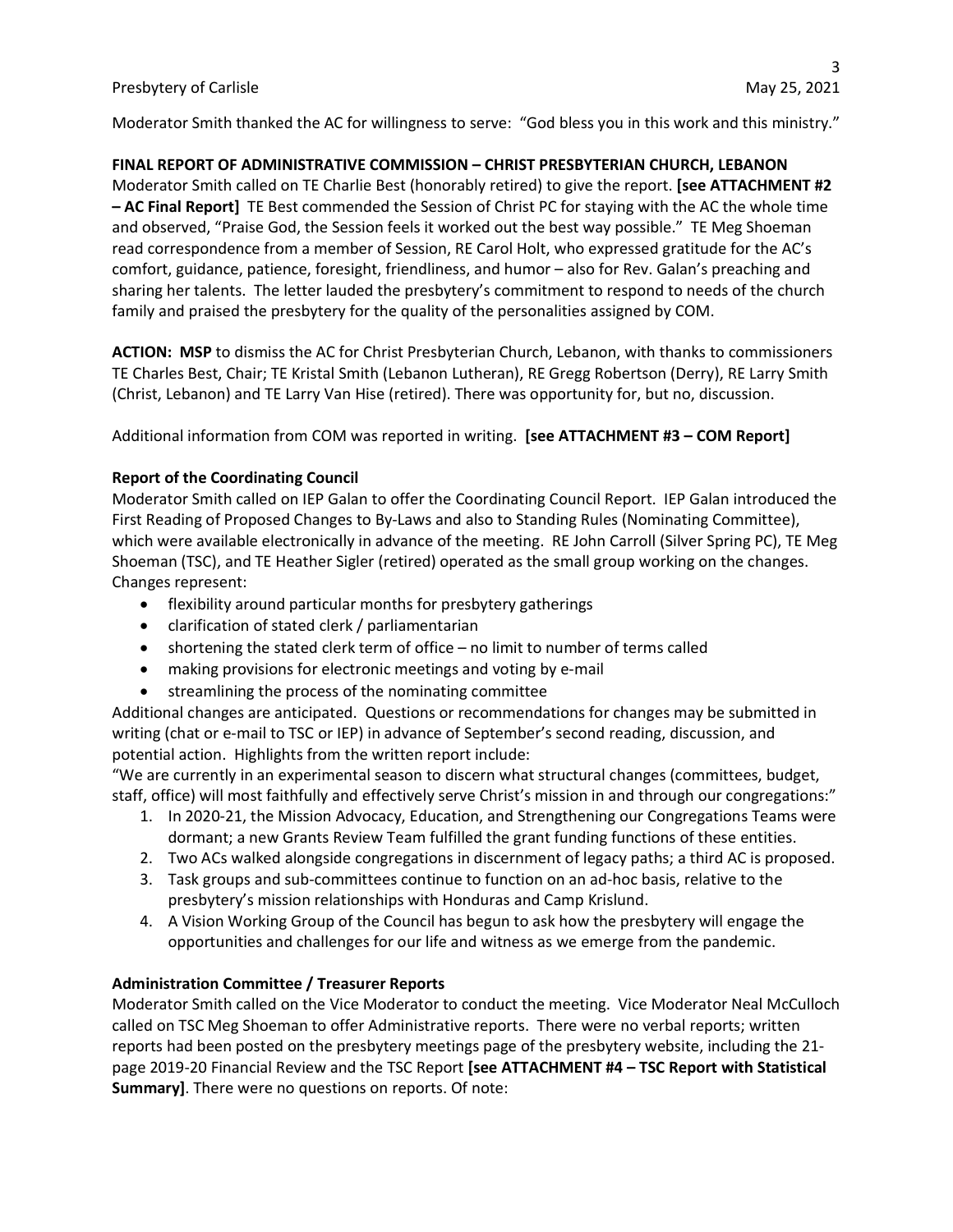- **1.** the Administration Committee approved the sale of the Fellowship House of McConnellsburg PC for the sum of \$120,000. The Congregation voted unanimously to sell at a properly called congregational meeting on April 25, 2021. Proceeds will be placed in an endowment fund used to renovate the Christian Education building and Sanctuary.
- **2.** the Administration Committee reviewed the Independent Accountant's Annual Financial Review report for the year 2020, from the Maher Duessel Co.; financial statements of the presbytery were found to be in order.
- **3.** the Treasurer's Report included the following:
	- a. Almost \$50,000 of an expected \$225,000 has come in during the first 4 months of 2021
	- b. Mission and Support Expenses are well within range for the first 4 months of 2021
	- c. New Covenant Income/Growth Funds show strong increases (balance over \$1 million)
	- d. Designated Funds balance as of March 31 = \$241,195

**ACTION: MSP** to receive Administration reports – Committee, Treasurer, TSC, 2020 Financial Review.

## **Minister Milestones**

Vice Moderator McCulloch brought to the presbytery's attention the followingMinister Milestones:

- TE Kathryn Johnston (Mechanicsburg PC) and Martha Spong welcome granddaughter, Eleanor Misato, born May 4.
- TE David Wright (Gettysburg PC) and Bonnie welcome granddaughter, Ivy Marie, born May 8
- TE Robin Morgan (St. Andrews PC, Lebanon) and TE Troy Morgan (Member-at-Large) welcome son, Dashiell, born May 14. Baby Dashiell had heart surgery and is recovering at home. Please hold Robin, Troy, Dashiell and big brother Riley in prayer.
- Stuart Seelman was examined and approved for ordination by the Presbytery of Carlisle May 25
- TE Pam Meilands (Derry PC) was installed as Associate Pastor for Youth and Families, May 18.
- TE Ivo Meilands (honorably retired after 20 years of service), transferred his membership from West Jersey Presbytery to Carlisle Presbytery, having moved with wife Patricia to Palmyra.
- TE Mark Allio is beginning a new call at the Jefferson Center PC in Saxonburg, PA. Mark formerly served as Associate Pastor at Mechanicsburg PC and in youth leadership, including Triennium.
- TE Ellen Crawford True is beginning a new call at the First PC of Concord, near Charlotte NC. Ellen formerly served as pastor at Christ PC, Camp Hill PC, as Interim pastor to several congregations in Carlisle Presbytery, and as Chair of the presbytery's Commission on Ministry.
- TE John Park (East Waterford PC and Lower Tuscaroa PC) will retire in August. He and his wife Jean will be moving to western PA.
- TE Russell Sullivan (Pine Street PC) will retire June 30. He and his wife Myriam will be moving to the Philadelphia area.

# **Offering**

Vice Moderator McCulloch invited the presbytery's offering, to benefit the Central PA Food Bank. CPBA fights hunger, improves lives, and strengthens communities, serving 27 counties across central PA. By working with more than 1,000 local agencies and programs, more than 200,000 people are served each month through food hubs located in Harrisburg and Williamsport.

# **Learning/Relationship Building**

Vice Moderator McCulloch called on IEP Galan, who gave instructions for a small-group relationshipbuilding exercise. Acknowledging the dismantling of many institutional structures, and stating that the future is not clear, IEP Galan observed how "we bear a lot of resemblance to the early church." She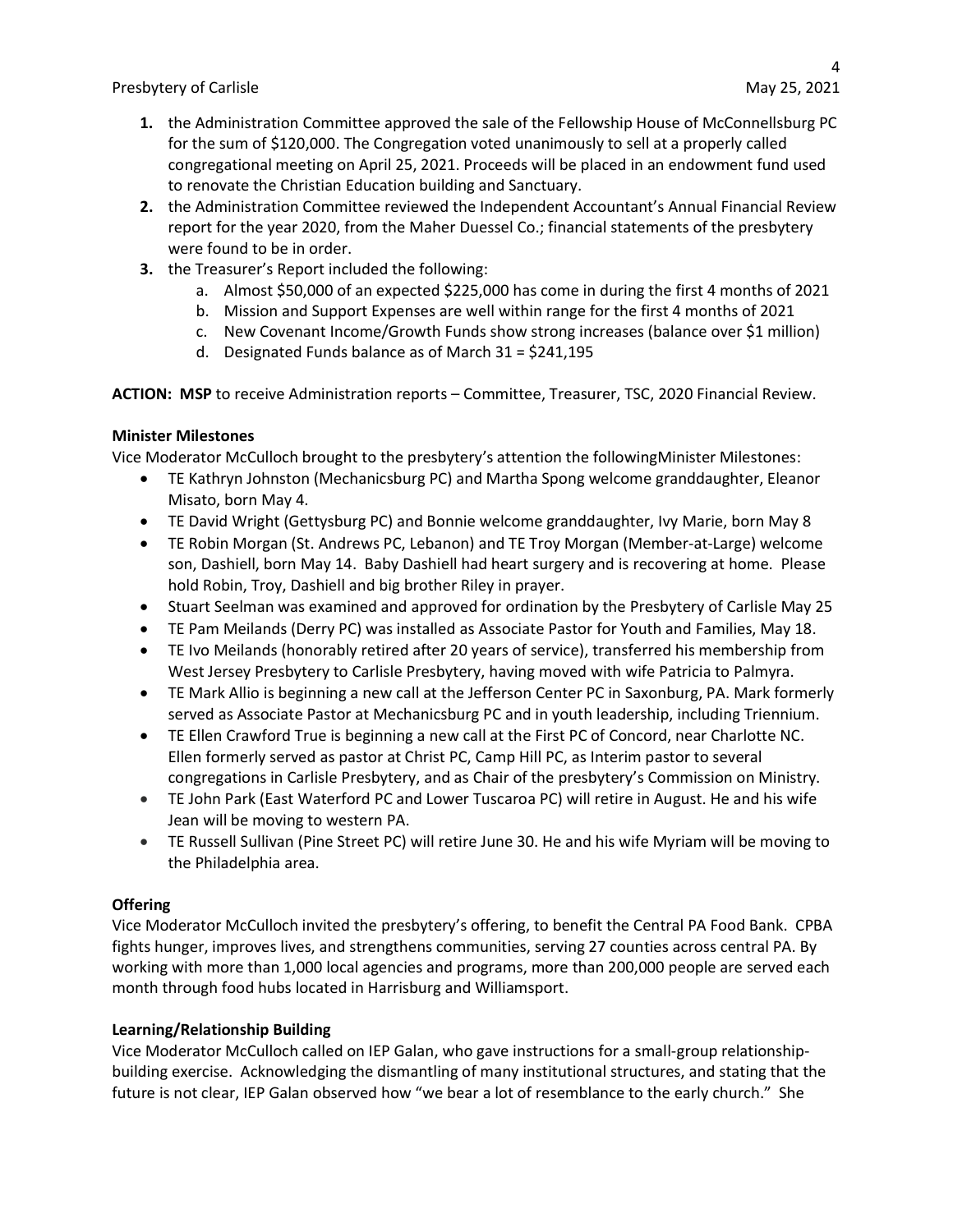invited conversation about next steps. [Presbyters entered breakout spaces for 30 minutes to discern the Spirit's movement, reflecting on the experiences of the past year by using Appreciative Inquiry, watching a video on living beyond our walls: "It's Pentecost", and pondering what God is doing today.]

- 1. In the past year, what nourished your spirit, kept you grounded in God's love?
- 2. Looking back what has God stripped away for our good?
- 3. Looking ahead, what has God planted that gives you hope for the future?
- 4. Looking around, what people and situations touched your heart?
- 5. Look within, what grief or lament do you carry? What might you let go?
- 6. Looking beyond what are you unlearning for the sake of the Gospel?

As presbyters returned from small groups, TE Ed Blank (Treasurer) formed a mentimeter Word Cloud on screen from insights that came out of the sacred conversations: listen, share, social justice, love, help. Presbyters were challenged to make a difference in the world as an expression of faith in Jesus Christ.

#### **Evening Prayer**

Vice Moderator McCulloch offered Prayers of Thanks and Intercession, focusing on the Word Cloud. "In these words, there is meaning…and hope. We give thanks that Stuart has come into our midst… we gather with and in Jesus Christ. We go our separate ways remembering minister milestones of those departing, coming, and persisting. We do have a story to tell – listening, sharing loving. In Jesus' name."

**ACTION: MSP** to end the meeting in prayer (8:30 PM), there being no further business.

**NEXT STATED MEETING:** Saturday, September 25 (Hybrid: in person and on Zoom)

Respectfully Submitted,

Rev. Meg Shoeman, Temporary Stated Clerk

\_\_\_\_\_\_\_\_\_\_\_\_\_\_\_\_\_\_\_\_\_\_\_\_\_\_\_\_\_\_\_\_\_\_\_\_\_\_\_\_\_\_\_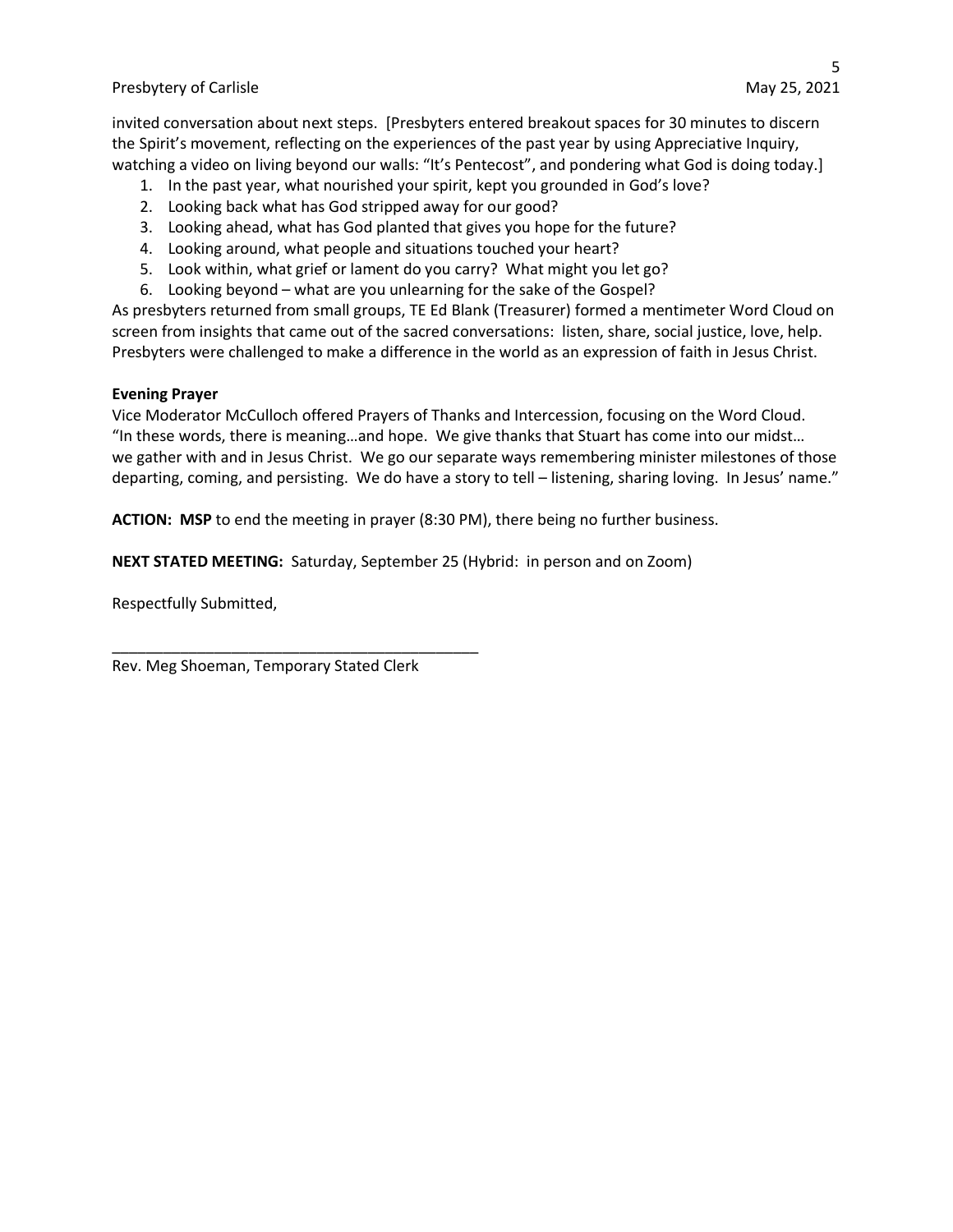## **ATTACHMENT #1**

#### **Recommendation to establish an Administrative Commission**

#### **to Work With the Session and Congregation**

#### **of The Upper West Conochocheague Presbyterian Church, Mercersburg, Pennsylvania**

Building on the Session's 15 months of intentional, prayerful discernment, the Commission on Ministry (COM) of The Presbytery of Carlisle, **recommends and moves** that the Presbytery of Carlisle appoint an Administrative Commission to work, on its behalf with the Session and Congregation to establish the legacy path of the Upper West Conococheague Presbyterian Church, Mercersburg, PA.

COM further moves that the Administrative Commission be authorized to:

- **Meet with the Session to create and implement a strategy for communication with the congregation, especially regarding the factors currently impacting the vitality and sustainability of the church.**
- **Facilitate a process of discernment about the church's legacy: Engage the congregation in reflection and conversation about their shared values and the mission causes represented among them; Consider where and for whom the church's remaining assets will be directed, in the event of the dissolution of the Upper West Conococheague Presbyterian Church.**
- **Walk alongside the Session and Deacons to plan for the care of the congregation and the stewardship of the church's resources of people, property, and finances, in the time that remains.**

The Administrative Commission is authorized to assume original jurisdiction, if it deems necessary.

#### *In the event that a dissolution of the existing congregation is warranted, the AC is authorized to:*

- Arrange for the pastoral care and option for re-location of the members.
- Secure the Session records, legal rights to all property (real or personal) held by or for the benefit of the congregation.
- Dispose of the moveable personal property of the congregation.
- Secure the building and property; attend to matters of insurance.
- Dispose of the building and grounds or convey the building and grounds to the "The Presbytery of Carlisle of the Presbyterian Church (U.S.A.)"
- Having discerned, with the congregation, its legacy intentions, recommend to the Presbytery the use of the remaining assets of the congregation, after all costs related to the work of Administrative Commission have been reimbursed to the Presbytery.
- Plan and conduct a Service of Witness.

The Administrative Commission may secure the assistance of other individuals, as appropriate, to assist with its work, and generally to do such things and take such actions, for, in the name of, and on behalf of the Presbytery of Carlisle as shall be reasonably necessary to accomplish the general purpose of this resolution.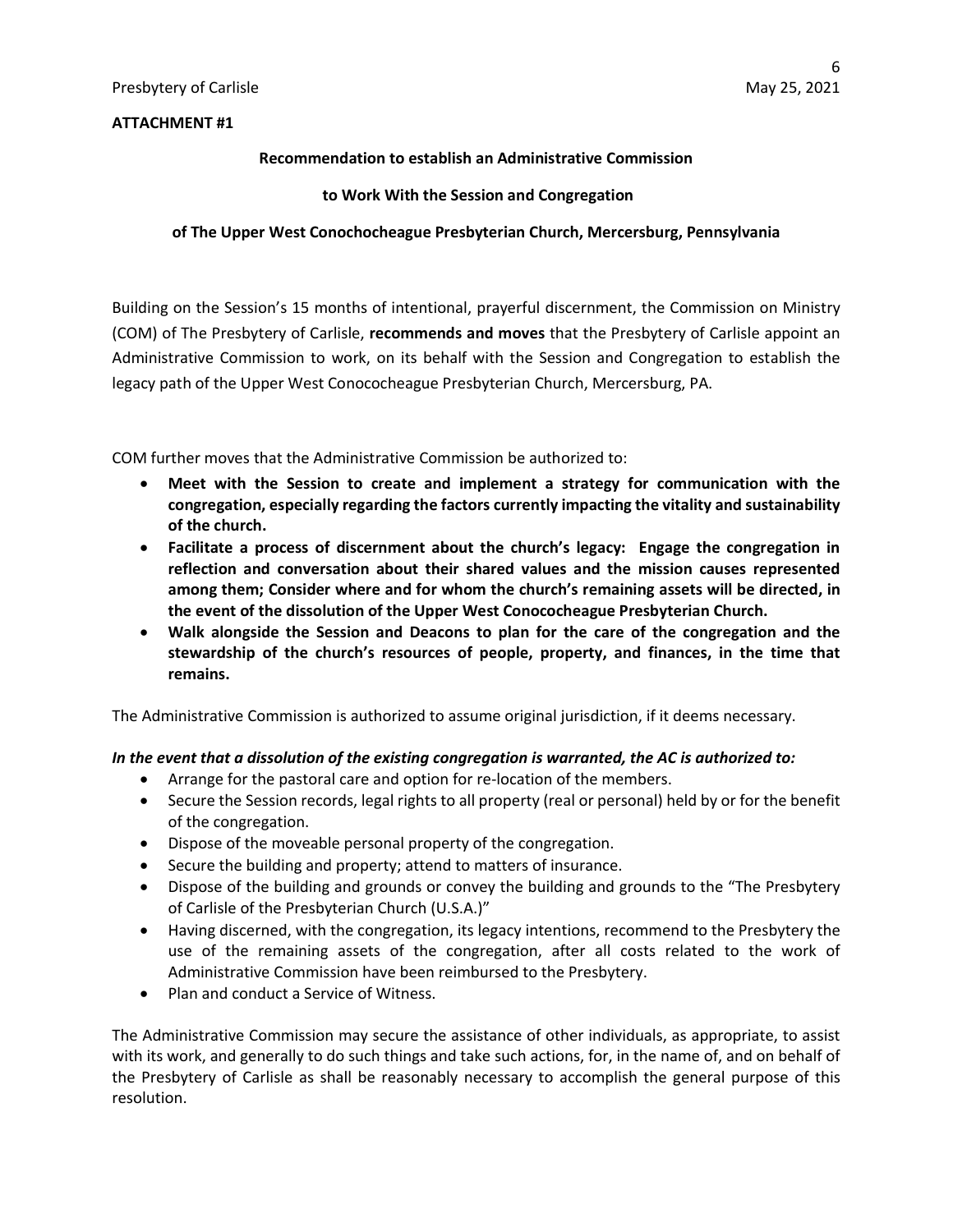## **ATTACHMENT #2**

To: Presbytery of Carlisle Fr: Administrative Commission (AC) Christ Presbyterian Church (CPC), Lebanon, PA Date: April 19, 2021 Re: Final Report to the Presbytery of Carlisle

This report is in compliance with the instructions provided by the Stated Clerk that the Administrative Commission formally report to the Presbytery when its ministry is concluded. The AC was appointed at the December 9, 2019 meeting of the Presbytery of Carlisle with membership as follows: Rev. Charles Best, Chair; Rev. Kristal Smith, Elder Gregg Robertson (Derry), Elder Larry Smith (also a Session member at CPC) and Rev. Larry Van Hise. The AC was charged to:

- meet with the Session of CPC to assess the location of the church in its life cycle;
- meet with Session and Treasurer to ascertain financial status and obligations;
- meet with the Pastor to discuss leadership needs; and to
- empower and equip the Session to meet with the congregation to identify and
- explore the implications of various options that include but not limited to the following:
	- o Continue on current course until financial resources are exhausted;
	- $\circ$  Convert the building and property into an asset for the congregation's continued sustainability;
	- $\circ$  Dissolve the congregation and determine how the church's remaining assets could be directed to fund a ministry within the community;
	- $\circ$  Explore possibility for a rebirth and development of a new Presbyterian witness within the Lebanon community.

Additionally, the AC was authorized to assume "original jurisdiction" at its sole discretion.

The initial meeting of the AC was on December 17, 2019 with Interim Executive Presbytery, Rev. Cheryl Galan and Stated Clerk, Jim Speedy to review the charge from Presbytery and to discuss any questions. At this meeting, Elder Gregg Robertson was appointed Vice-Chair and Rev. Larry Van Hise, Secretary. The AC began meeting either as the AC or with the Session on a weekly basis beginning early in January of 2020. It should be reported up front that Session members Elders Julie Fields, Clerk; Becky Moyer, Carol Holt, Diane Roth and Nancy Shay continued to work patiently, diligently and faithfully with the AC until the congregation was dissolved and continuing up to date of this report. The orderly and satisfactory completion of the AC's ministry was due largely to their dedicated participation. Also essential to the efforts of the AC was the willingness of Treasurer Al Bender and Assistant Treasurer Sandra Herr to continue in their respective capacities until the dissolution of the congregation.

During the AC's initial meetings with the Session, it became evident that the Session was unanimous in its belief that CPC could not survive as a functioning church under the current pastorship of Rev. John Barlow. A series of "listening sessions" were conducted with members of the congregation to gauge their feelings on the future of CPC with or without Rev. Barlow. This concluded with an agreement by both the Session and Rev. Barlow to dissolve his relationship with CPC. A six-month severance agreement was negotiated between Rev. Barlow and the Session in accordance with Presbytery guidelines which totaled \$22,500. At a Congregational Meeting on March 29, 2020 the motion to dissolve the relationship with Rev. Barlow effective March 31, 2020 was approved by a majority: 27 for, 5 against.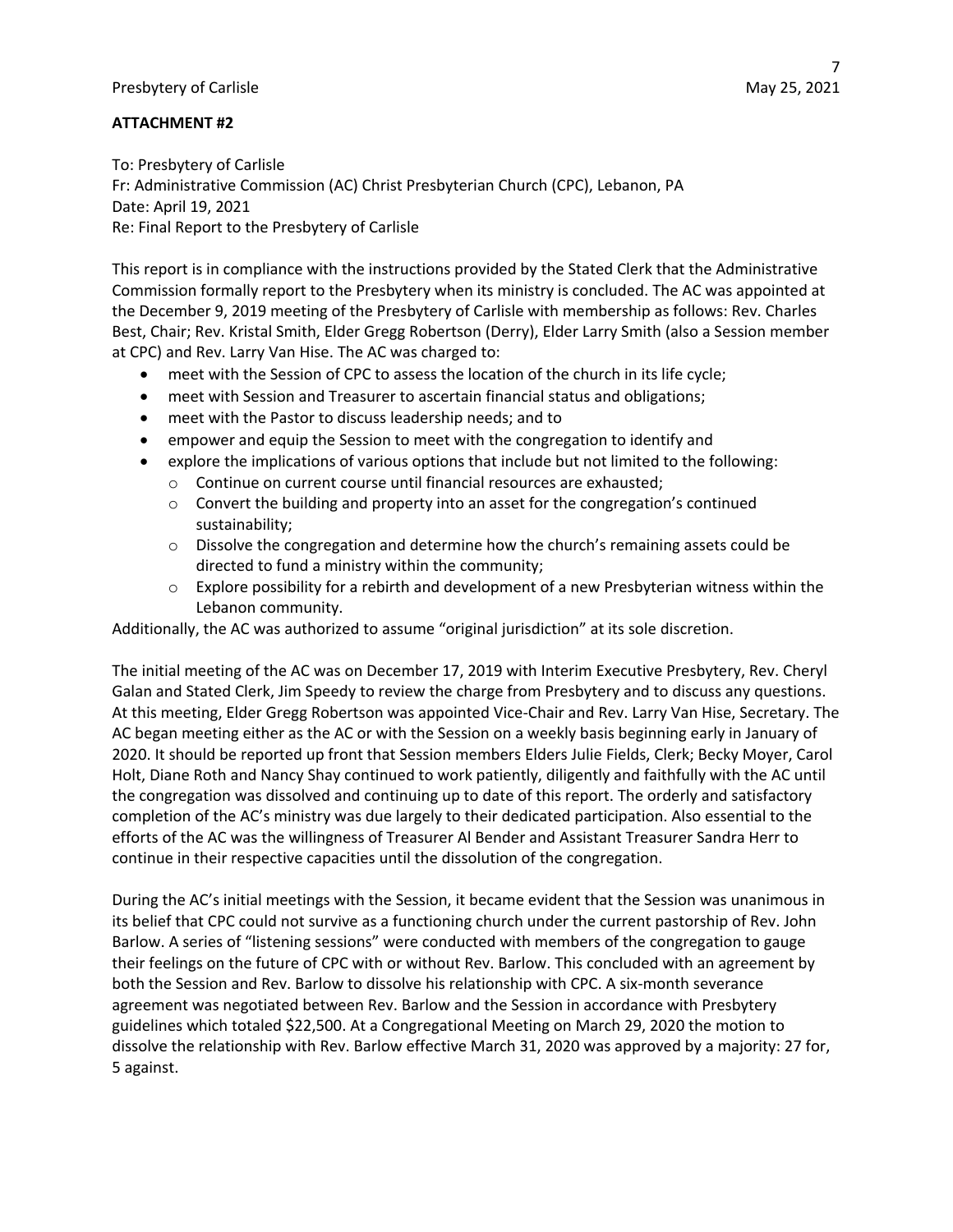It was at this juncture that the directives from the Pennsylvania Department of Health regarding Covid-19 to limit public gatherings as well as legitimate individual health concerns essentially doomed any effort of CPC to remain a viable functioning church. In addition to frustrating the Session and the congregation to freely assemble and plan a future, the church structure was in need of repairs estimated to exceed \$300,000. At that time, the total liquid assets of the church were approximately \$43,000 with a severance obligation of \$22,500.

At its joint meeting with the Session on April 7, 2020 the AC voted unanimously to assume "original jurisdiction" and a letter was sent to the congregation explaining the implications of this action. Although the AC would function as the Session going forward, the elected Session members agreed to continue to meet and work with the AC. (For the purposes of this report, the originally elected Session members will continue to be referred to as "the Session").

After a number of meetings and having carefully reviewed the results of a written survey to the congregation detailing several possibilities for the future of CPC, the Session and the AC concluded that the most reasonable option was to dispose of the church property, donate any remaining cash assets to local ministries and dissolve the congregation. The church structure and property had been estimated by accredited appraiser Benjamin Weaver to have a value of \$744,000. During the summer months while the AC and Session considered several options regarding the disposal of the church property, digital Sunday morning worship services were organized and produced by Elders Gregg Robertson and Carol Holt. Both Rev. Charlie Best and Rev. Don Potter led worship on several occasions.

A final worship service at CPC which also celebrated it's 150th Anniversary was conducted in the sanctuary on August 2, 2020 with fifty-three in attendance. As of July 31, 2020, all financial assets of CPC had been converted to cash equaling \$20,455 and the severance obligation had been fully satisfied.

By early September, the AC and Session agreed that the best use of the church structure as a continuing Christian ministry within the Lebanon area was to donate the structure and all contents "as is" to True Life Ministries (TLM) a very successful youth ministry operating within the greater Lebanon County community since 1945. TLM agreed to accept the structure and all contents (previously, congregation members were given the opportunity to claim personal items). The one exception was the unique baptismal font which had been commission by the Coleman family (the founding family of CPC) which was a large marble statue of an angel. St. Luke's Episcopal Church, another Lebanon area church founded by the Coleman family, agreed to move the font to its church and assume all related expenses. TLM also agreed to pay all closing costs, all legal fees incurred by the AC and the appraisal fee.

The remaining cash assets, after all expenses were satisfied were to be distributed as follows:

- 50% to Lebanon County Christian Ministries;
- 25% to Coleman Park and
- 25% to Iglesias Ei Dios Vivente, a Spanish ministry in Lebanon which had expressed interest in the church structure.

At the October 3, 2020 meeting of the Presbytery of Carlisle, the AC recommended and the Presbytery approved the donation of the church structure, property and contents "as is" to TLM and to distribute the remaining cash assets as detailed above.

A Congregation meeting was held on October 8, 2020 where a motion to donate the church structure, property and contents excepting the baptismal font to TLM was unanimously approved.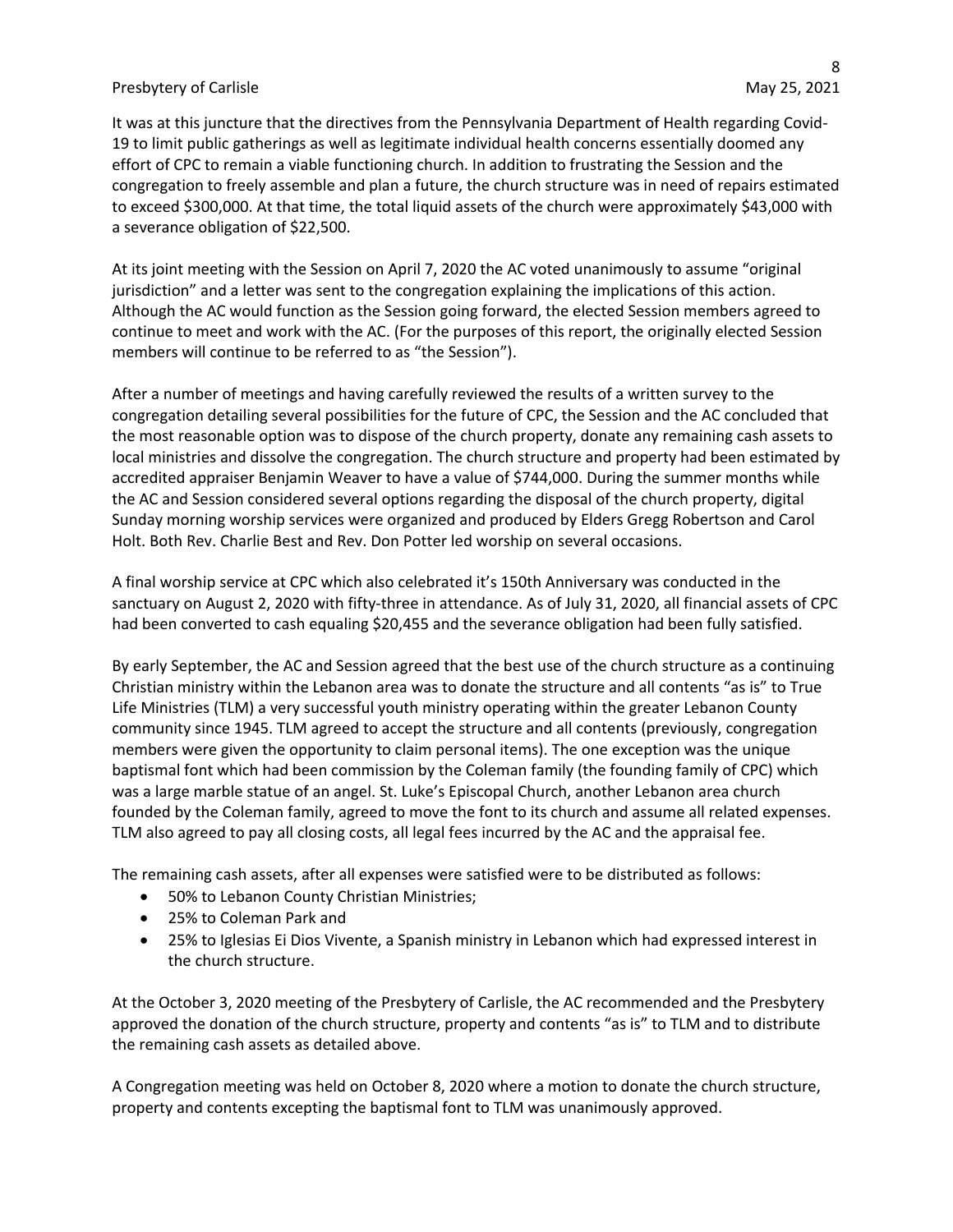On November 3, 2020 the closing on the transfer of the CPC church structure, property and contents to TLM was concluded. Elder Julie Fields reported that she delivered on December 21, 2020 to the Presbyterian Historical Society in Philadelphia, PA all appropriate minutes and records of CPC.

At a meeting of the AC and Session on January 25, 2021 it was moved and unanimously approved to donate \$5,000 to a long-time faithful member who was in financial distress due to the sudden death of her husband from Covid-19. On February 1, 2021 it was moved and unanimously approved to distribute the remaining cash funds as follows:

- \$6,213.83 to Lebanon County Christian Ministries;
- \$3,106.92 to Coleman Park and
- \$3,106.92 to Iglesias Ei Dios Vivente.

Treasurer Al Bender was instructed to mail the funds along with accompanying letters provided by Elder Julie Fields and to close the checking account when the checks cleared. Treasurer Bender reported on February 18, 2021 that all checks cleared, that the account balance was "0" and the account had been closed.

At its meeting on February 23, 2021 the AC dissolved the congregation of Christ Presbyterian Church, Lebanon Pa. A list of active members (67) who have not requested transfer to another Presbyterian congregation has been sent to Interim Stated Clerk, Rev. Meg Shoeman. A review of the "Duties and Responsibilities of an AC in Closing a Church" provided by the Stated Clerk determined that all items have been satisfied. The AC felt that it should remain in existence until the baptismal font was successfully moved from the CPC sanctuary to St. Luke's Episcopal Church. This was accomplished on March 30, 2021. At this juncture, the Administrative Commission believes that it has concluded its ministry as directed by the Presbytery and requests that it be dissolved.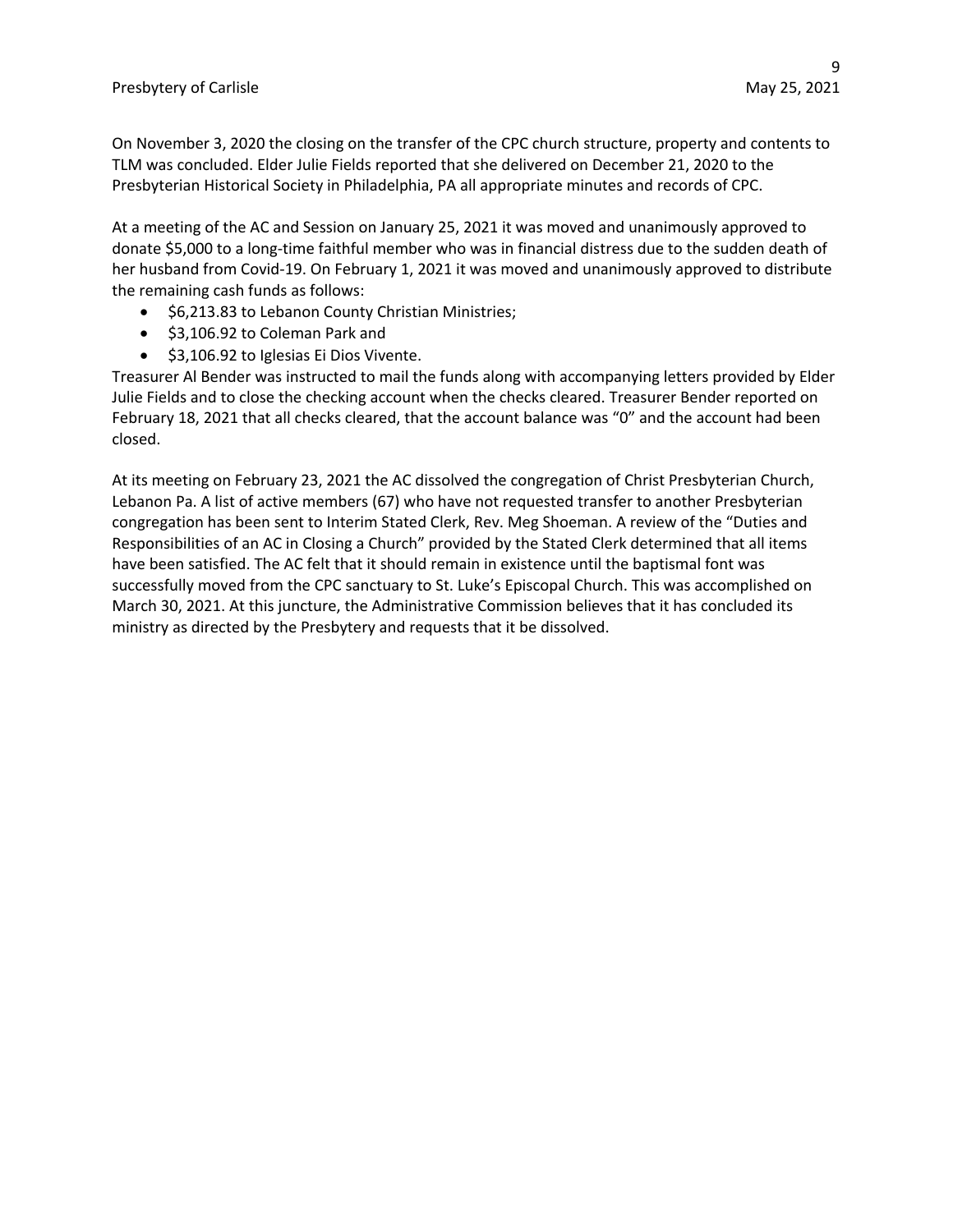## **ATTACHMENT #3**

## **Report of the Commission on Ministry 25 May 2021 –** COM

- Approved request and granted permission to Silver Spring session to authorize their nominating committee to nominate an Associate Pastor Nominating Committee;
- Authorized Ruling Elder Stan Howes (Huntingdon Presbytery) to serve at the Lord's table and to preach at Wells Valley, without authorization to celebrate the sacrament of baptism and without authorization to moderate the session, pending completion of his PCUSA polity course;
- Approved the Covenant of Agreement between Ruling Elder Stan Howes and Wells Valley;
- Approved Stuart Seelman as Associate Pastor to Camp Hill, pending his examination by the presbytery and affirmative vote of the congregation
- Approved recommendation that the Presbytery of Carlisle appoint an Administrative Commission to work, on its behalf with the Session and Congregation to establish the legacy path of the Upper West Conococheague Presbyterian Church, Mercersburg, PA;
- Approved the mission review report of Big Spring as sufficient to elect a PNC, and authorized Big Spring nominating committee to nominate a PNC;
- Approved the Approved the mission review report as sufficient to elect a PNC and authorized Gettysburg to nominate a PNC;
- Appointed the following liaisons and moderators:
	- o RE Beth Fine, Silver Spring Liaison
	- o RE Denise Lockwood and RE Lynn Phillips, liaisons to Mechanicsburg
	- o RE Bill McHenry, liaison to Mt. Olivet
	- o Rev. Jon Black, Pine Street Moderator
	- o RE Dick Lee, Pine Street Liaison
	- o Rev. Nancy Reinert, Christ Camp Hill Moderator
	- o RE Gary Hollinger, Christ Camp Hill Liaison
	- o Rev. Graham Fowler, East Waterford/Lower Tuscarora
	- o RE Elaine Fry, Middle Spring, Liaison
- Concurred with dissolution between Rev. Kim Wadlington and Middle Spring;
- Concurred with dissolution between Rev. Mark Allio and Mechanicsburg;
- Concurred with dissolution between Rev. Ellen Crawford True and Christ, Camp Hill;
- Received the Temporary Stated Clerk's report of completion of annual review for all members serving in validated ministries or as members-at-large;
- Received Temporary Stated Clerk's report that acceptable terms of call have been reported for 29 of the 30 churches with installed pastoral leadership;
- Approved transfer of membership for Rev. Ivo Meilands, from West Jersey Presbytery to the Presbytery of Carlisle, with approval for his inclusion on Presbytery's pulpit supply list;
- Authorized Rev. Brand Eaton (UM minister in supply service to Great Conewago) to moderate Great Conewago session;
- Concurred with request from Hope and Faith-Immanuel churches to change pastoral relationship with Rev. Allison Smith from Designated to Indefinite Installed;
- Approved the updated commission to install Rev. Pam Meilands as Associate Pastor to Derry

Respectfully Submitted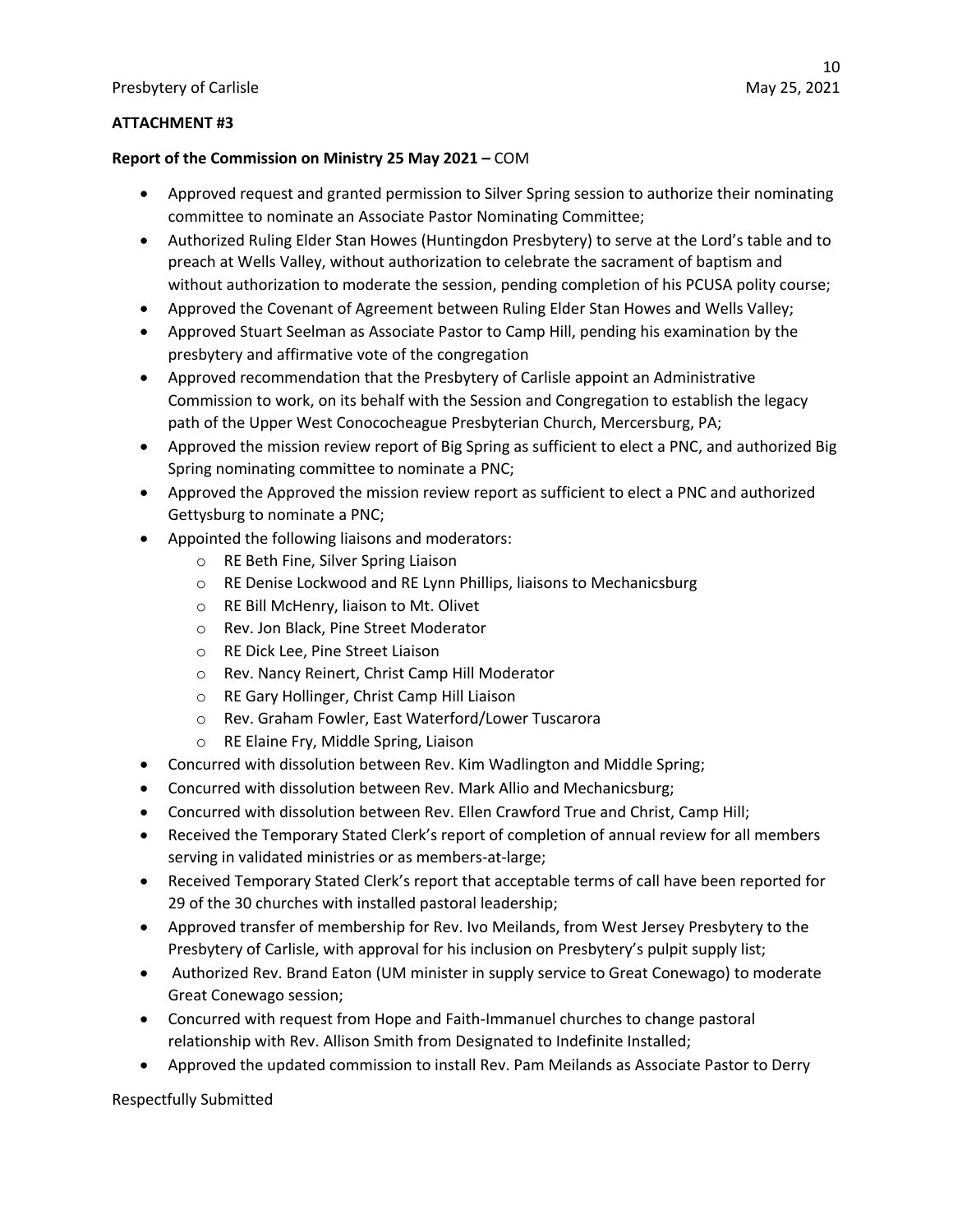## **ATTACHMENT #4**

#### **Report of the Temporary Stated Clerk 25 May 2021 – With Annual Statistical Report**

Items for Information Rev. Bruce Humphrey and Ruling Elder Chantal Atnip (Pine Street) read, reviewed and approved the minutes of the 27 February 2021 stated meeting of Presbytery.

Rev. Graham Fowler and Ruling Elder Beth Fine (Camp Hill) will read and review the minutes of the 25 May 2021 stated meeting of Presbytery.

The Annual Statistical Report (2020) of the Presbytery to the Office of the General Assembly is herewith attached. The Temporary Stated Clerk

- Reported to the Office of the General Assembly that Rev. Lou Nyiri is now Chair of the Commission on Ministry;
- Reported to the Office of the General Assembly the dismissal of Rev. Jane Anabe to the Presbytery of Wabash Valley; Reported to the Office of the General Assembly the dismissal of Rev. Joaquin Anabe Lopez to the Presbytery of Wabash Valley;
- Reported to the Office of the General Assembly and Board of Pensions the dissolution of Christ Presbyterian Church, Lebanon following the conclusion of the good and fine work of the Administrative Commission appointed thereto;
- Attended the Synod Review of Presbytery Minutes for the Year 2020. The 2020 minutes were reviewed via Zoom by the Synod of the Trinity on April 22, 2021. The 2020 minutes were approved with the following exceptions:
	- 1. Minimum terms of call for Certified Christian Educators were not reported
	- 2. 2019 Synod Review of Presbytery Minutes was not reported

Reviewers offered grace and words of encouragement to each other in the setting of this challenging pandemic year;

• Facilitated completion by COM of the annual review of members serving in validated ministries and members-at-large, as required by the Book of Order.

Respectfully submitted, Rev. Meg Shoeman, Temporary Stated Clerk Presbytery Carlisle Address 2601 N Front St #107, Harrisburg, PA 17110 Phone 717-737-6821 Fax 717- 730-9137 Email office@carlislepby.org Web Site www.carlislepby.org Membership Prior Active Members 9870 Adjusted membership 9871 Gains Losses Certificate 28 Certificate 37 Youth Professions 34 Deaths 201 Professions & Reaffirmations 46 Deleted for any Other Reason 228 Total Gains 108 Total Losses 466 Total Ending Active Members 9513 Baptisms Average Weekly Worship Attendance 3809 Presented by Others 23